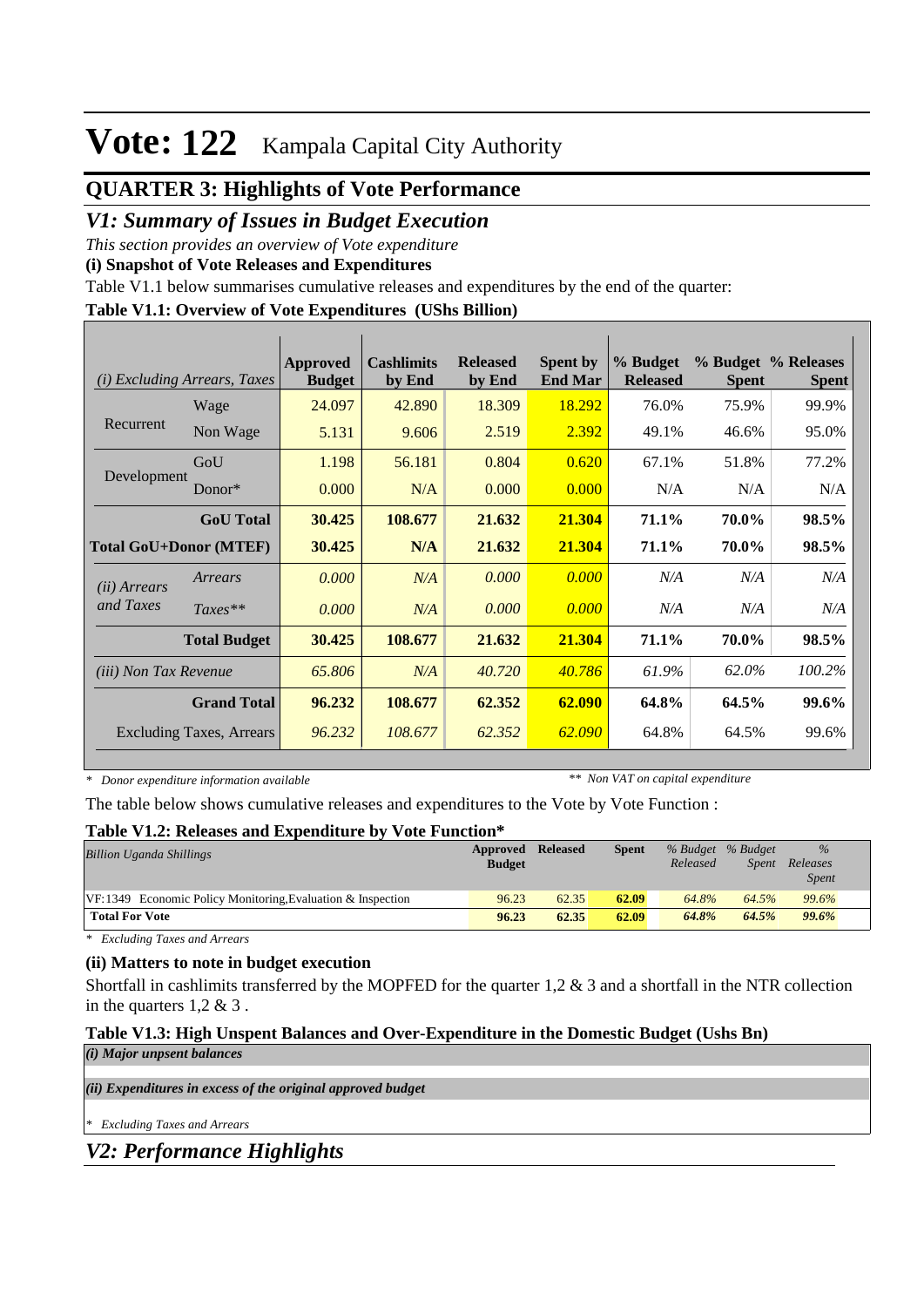# **Vote: 122** Kampala Capital City Authority

## **QUARTER 3: Highlights of Vote Performance**

*This section provides highlights of output performance, focusing on key outputs and actions impelemented to improve section performance.*

#### **Table V2.1: Key Vote Output Indicators and Expenditures\***

| <i>Vote, Vote Function</i><br>Key Output                                | <b>Approved Budget and</b><br><b>Planned outputs</b> | <b>Cumulative Expenditure</b><br>and Performance | <b>Status and Reasons for</b><br>any Variation from Plans |       |
|-------------------------------------------------------------------------|------------------------------------------------------|--------------------------------------------------|-----------------------------------------------------------|-------|
| Vote Function: 1349 Economic Policy Monitoring, Evaluation & Inspection |                                                      |                                                  |                                                           |       |
| <b>Vote Function Cost</b>                                               | <b>UShs Bn:</b>                                      | 96.232 UShs Bn:                                  | 62.090 % Budget Spent:                                    | 64.5% |
| <b>Cost of Vote Services:</b>                                           | UShs $B_n$ :                                         | $96.232$ UShs Bn:                                | $62.090$ % Budget Spent:                                  | 64.5% |

*\* Excluding Taxes and Arrears*

Low NTR collections and the low levels of cashlimits (Non-Wage) will affect settling utiltiy bills for Non Residential infrastucture and Motor & Civil Maintenance activitities.Operational activities i.e stakeholder engagements ,Operatonal activities (Political Leaders meetings).

#### **Table V2.2: Implementing Actions to Improve Vote Performance**

| <b>Planned Actions:</b>                                                  | <b>Actual Actions:</b> | <b>Reasons for Variation</b> |
|--------------------------------------------------------------------------|------------------------|------------------------------|
| Vote: 122 Kampala Capital City Authority                                 |                        |                              |
| Vote Function: 13.49 Economic Policy Monitoring, Evaluation & Inspection |                        |                              |

## *V3: Details of Releases and Expenditure*

*This section provides a comprehensive summary of the outputs delivered by the Vote and further details of Vote expenditures by Vote Function and Expenditure Item.*

#### **Table V3.1: GoU Releases and Expenditure by Output\***

| <b>Billion Uganda Shillings</b>                                    |               | <b>Released</b> | <b>Spent</b> | $%$ GoU       | $%$ GoU       | $%$ GoU      |
|--------------------------------------------------------------------|---------------|-----------------|--------------|---------------|---------------|--------------|
|                                                                    | <b>Budget</b> |                 |              | <b>Budget</b> | <b>Budget</b> | Releases     |
|                                                                    |               |                 |              | Released      | <i>Spent</i>  | <i>Spent</i> |
| VF:1349 Economic Policy Monitoring, Evaluation & Inspection        | 30.43         | 21.63           | 21.30        | 71.1%         | 70.0%         | 98.5%        |
| Class: Outputs Provided                                            | 30.43         | 21.63           | 21.30        | $71.1\%$      | 70.0%         | 98.5%        |
| 134936 Procurement systems development                             | 0.11          | 0.03            | 0.01         | 23.0%         | 10.4%         | 45.3%        |
| 134937 Human Resource Development and orgainsational restructuring | 27.23         | 19.89           | 19.74        | 73.1%         | 72.5%         | 99.2%        |
| 134938 Financial Systems Development                               | 0.52          | 0.09            | 0.04         | 16.9%         | 8.3%          | 49.0%        |
| 134939 Internal Audit Services                                     | 0.11          | 0.05            | 0.05         | 51.9%         | 51.5%         | 99.3%        |
| 134941 Policy, Planning and Legal Services                         | 2.47          | 1.57            | 1.45         | 63.6%         | 58.8%         | 92.4%        |
| <b>Total For Vote</b>                                              | 30.43         | 21.63           | 21.30        | 71.1%         | 70.0%         | 98.5%        |

*\* Excluding Taxes and Arrears*

#### **Table V3.2: 2014/15 GoU Expenditure by Item**

| <b>Billion Uganda Shillings</b>                          | Approved<br><b>Budget</b> | <b>Releases</b> | <b>Expend-</b><br>iture | % Budged<br><b>Released</b> | % Budget<br><b>Spent</b> | %Releases<br><b>Spent</b> |
|----------------------------------------------------------|---------------------------|-----------------|-------------------------|-----------------------------|--------------------------|---------------------------|
| <b>Output Class: Outputs Provided</b>                    | 30.43                     | 21.63           | 21.30                   | 71.1%                       | 70.0%                    | 98.5%                     |
| 211101 General Staff Salaries                            | 24.10                     | 18.31           | 18.29                   | 76.0%                       | 75.9%                    | 99.9%                     |
| $ 211103$ Allowances                                     | 0.07                      | 0.02            | 0.00                    | 23.5%                       | 4.3%                     | 18.3%                     |
| 221001 Advertising and Public Relations                  | 0.41                      | 0.14            | 0.12                    | 32.9%                       | 28.8%                    | 87.4%                     |
| 221002 Workshops and Seminars                            | 0.03                      | 0.00            | 0.00                    | $0.0\%$                     | $0.0\%$                  | N/A                       |
| 221003 Staff Training                                    | 0.53                      | 0.38            | 0.37                    | 72.2%                       | 69.8%                    | 96.7%                     |
| 221008 Computer supplies and Information Technology (IT) | 0.09                      | 0.09            | 0.09                    | 100.0%                      | 100.0%                   | 100.0%                    |
| 221009 Welfare and Entertainment                         | 0.18                      | 0.04            | 0.04                    | 25.0%                       | 24.8%                    | 99.0%                     |
| 221011 Printing, Stationery, Photocopying and Binding    | 0.24                      | 0.07            | 0.06                    | 27.4%                       | 24.1%                    | 87.9%                     |
| 221012 Small Office Equipment                            | 0.10                      | 0.00            | 0.00                    | $0.0\%$                     | $0.0\%$                  | N/A                       |
| 221014 Bank Charges and other Bank related costs         | 0.00                      | 0.00            | 0.00                    | N/A                         | N/A                      | N/A                       |